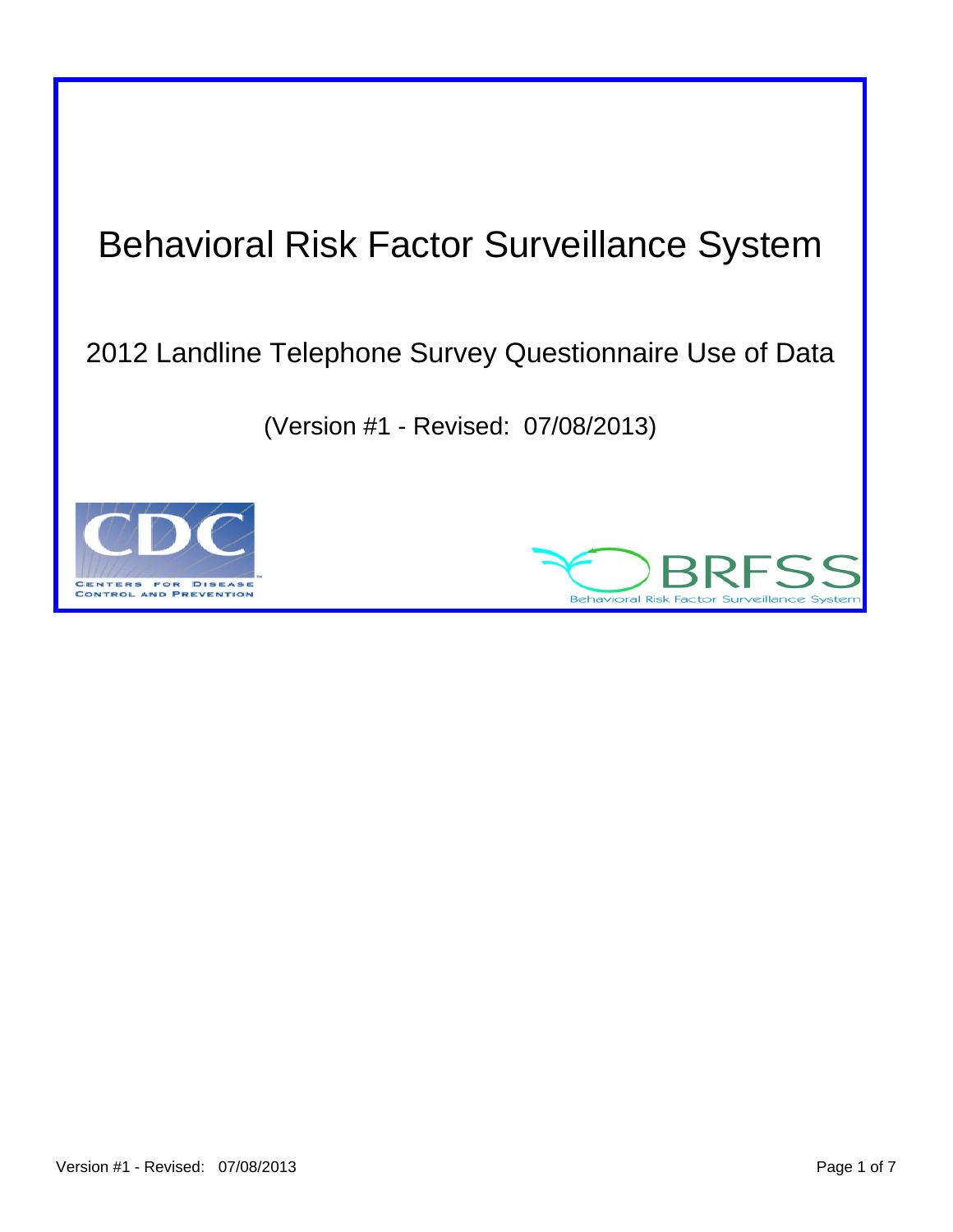# **Background**

The addition of a cellular telephone survey to the Behavioral Risk Factor Surveillance System (BRFSS) has moved BRFSS data collection from a landline telephone survey to a dual-mode survey. The landline telephone survey and cellular telephone survey used very similar questionnaires, The landline telephone survey Demographics section includes two questions on the number of landline telephone numbers which reach the household and two questions on respondent cell phone use. The landline telephone survey data collection method is similar to previous years. The landline telephone survey core questions were asked of all respondents and standardized optional modules were available for states to include by choice. The same optional modules were available for the cellular telephone survey.

 been provided along with an additional weighting variable for use with these data. The increased cost of collecting a cellular telephone interview as well as the concern for reducing the cost burden on the cellular telephone respondent prompted a few states to add optional modules only to the landline telephone survey. To assist in using the data collected only on the landline survey, an additional data set has

# **Weighting the Landline Telephone Data**

The 2012 BRFSS landline telephone survey data set contains data from all states and any optional module data that was asked as common modules on the landline telephone survey. The final weight variable to use for analysis of the landline data set is \_LANDWT. When data are used without weights, each record counts the same as any other record. Implicit in such use are the assumptions that each record has an equal probability of being selected and that noncoverage and nonresponse are equal among all segments of the population. When deviations from these assumptions are large enough to affect the results obtained from a data set, then weighting each record appropriately can help to adjust for assumption violations. An additional (but conceptually unrelated) reason for weighting is to make the total number of cases equal to some desired number which, for state BRFSS data, is the number of people in the state who are aged 18 years and older. In the BRFSS, weighting serves as a blanket adjustment for noncoverage and nonresponse and forces the total number of cases to equal population estimates for each geographic region, which for the BRFSS is usually a state.

Below is a general description of the process that reflects factors taken into account in weighting the 2012 BRFSS landline telephone data. When a factor does not apply, its value is set to one for calculation.

The raking weighting methodology is comprised of two sections: design weight and raking.

### **Design Weight = STRWT \* (1/NUMPHON2) \* NUMADULT**

The stratum weight accounts for differences in the basic probability of selection among strata (subsets of area code/prefix combinations). It is the inverse of the sampling fraction of each stratum. There is rarely a complete correspondence between strata, which are defined by subsets of area code/prefix combinations, and regions, which are defined by the boundaries of government entities.

• The stratum weight (**STRWT**) is calculated using the following elements:

– Number of available records (**NRECSTR**) and the number of records selected (**NRECSEL**) within each geographic strata and density strata.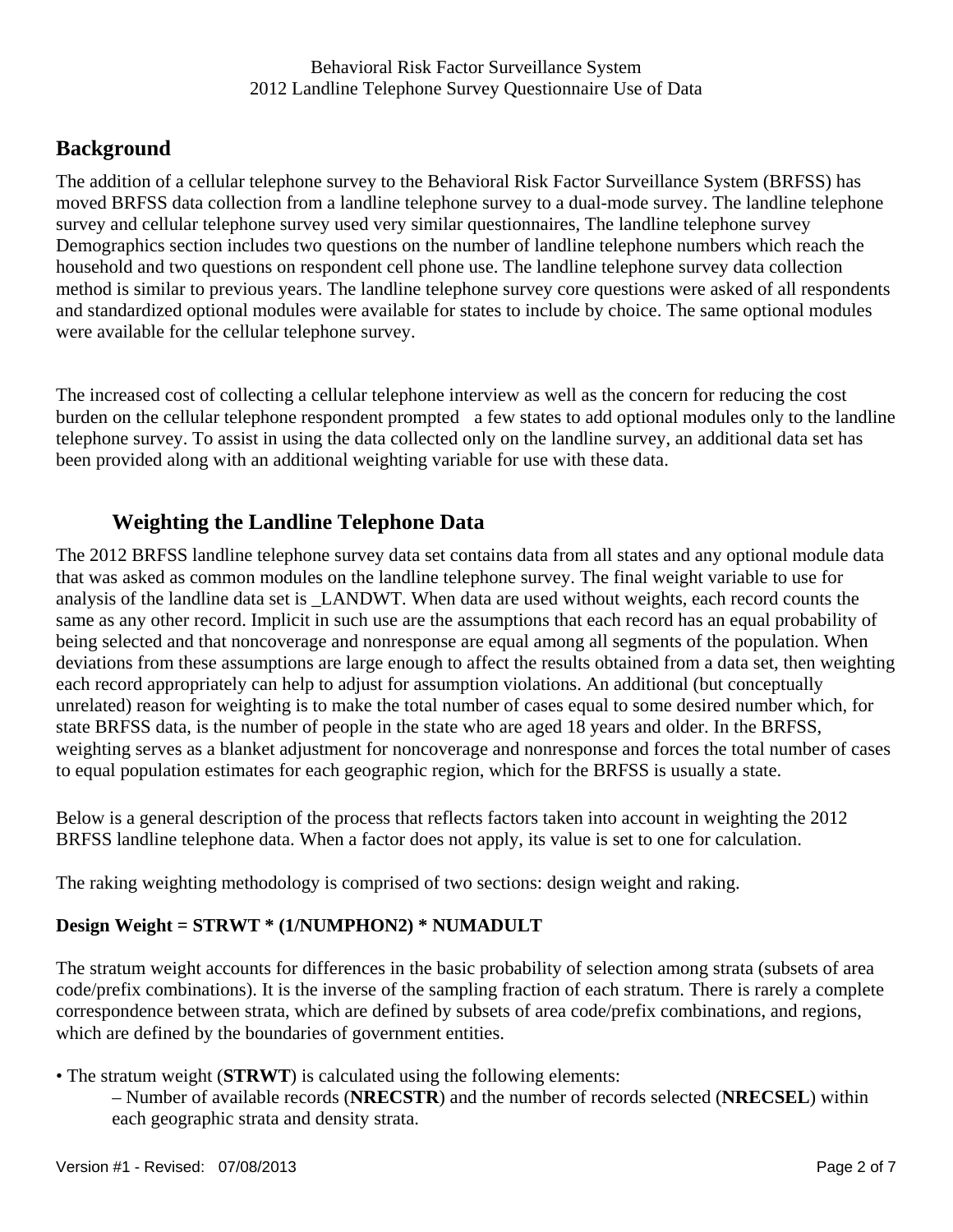– Geographic strata (**GEOSTR)** that may be the entire state or a geographic subset such as counties, census tracts, etc.

– Density strata (\_**DENSTR**), indicating the density of the phone numbers for a given block of numbers as listed or not listed.

Within each **GEOSTR<sup>\*</sup> DENSTR** combination, the stratum weight (**STRWT**) is calculated from the average of the **NRECSTR** and the sum of all sample records used to produce the **NRECSEL**. The stratum weight is equal to **NRECSTR / NRECSEL.** 

- **1/ NUMPHON2** is the inverse of the number of residential telephone numbers in the respondent's household.
- **NUMADULT** is the number of adults 18 years and older in the respondent's household.

**FINAL WEIGHT** is the design weight raked to 7 margins (age group by gender, race/ethnicity, education, marital status, tenure, gender by race/ethnicity, age group by race/ethnicity). If geographic regions are included, four additional margins (region, region by age group, region by gender, region by race/ethnicity) are included.

**\_LANDWT** is the final weight assigned to each respondent.

Weight trimming is used to increase the value of extremely low weights and decrease the value of extremely high weights. The objective of weight trimming is to reduce errors in the outcome estimates caused by unusually high or low weights in some categories.

# *Calculation of a Child Weight*

The design weight for the child weighting is calculated from the stratum weight times the inverse of the number of telephones in the household and then multiplied by the number of children **Child Design Weight = STRWT \* (1/NUMPHON2) \* CHILDREN** 

**CHIILDWT** is the child design weight raked to 4 margins including age by gender, race/ethnicity, gender by race/ethnicity, age by race/ethnicity.

**\_CLANDWT** is the weight assigned for each child interview.

# *Calculation of a Household Weight*

The design weight for the household weighting is calculated from the stratum weight times the inverse of the number of telephones in the household.

### **Household Design Weight = STRWT \* (1/NUMPHON2)**

 **HOUSEWT = STRWT \* (1/ NUMPHON2)** is raked to the Number of Persons in a Household, Number of Adults in a Household, and Number of Children in a Household.

**HHOLDWT** is the weight assigned to each household.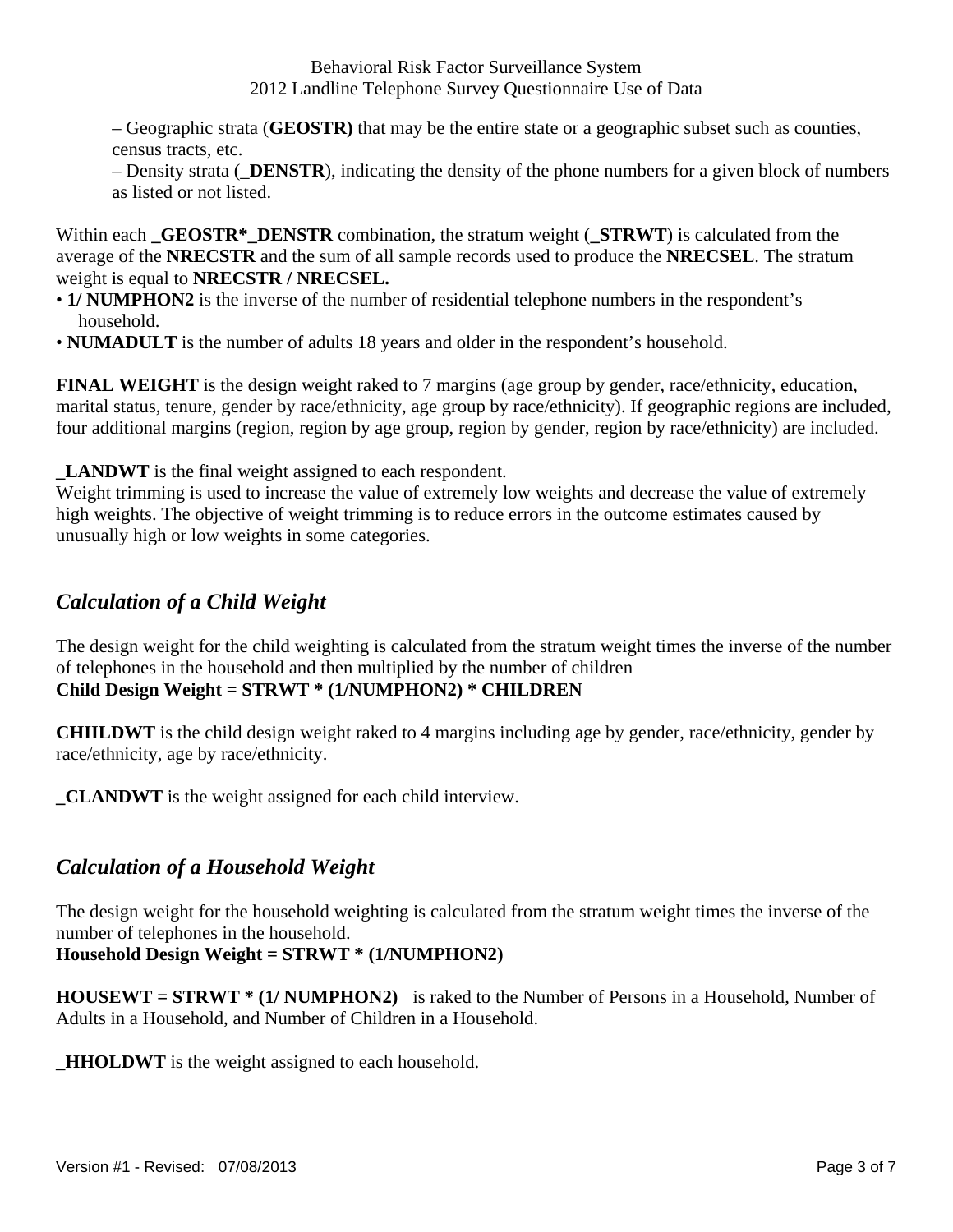# **A. Analysis of the Landline Data**

Unweighted data on the BRFSS represent the actual responses of each respondent, before any adjustment is made for variation in the respondents' probability of selection, disproportionate selection of population subgroups relative to the state's population distribution, or nonresponse. Weighted BRFSS data represent results that have been adjusted to compensate for these issues. Regardless of state sample design, use of the final weight in analysis is necessary if generalizations are to be made from the sample to the population.

The analysis of the optional module data collected on the landline survey is conducted using the additional data set available for 2011. This data set can be used to generate estimates for the variables contained in optional modules. The weighting variable representing the final weight (\_LANDWT) should be used to obtain estimates for the adult population within a state. The weighting variable representing the final weight (\_CLANDWT) for the optional modules specific to the child respondent selected in the household should be used to obtain estimates for the non-adult population within a state. The list below shows the optional modules included in the landline telephone survey data set by state.

| Modules by State        |                                                                                                                                                                                                                                                                       |  |
|-------------------------|-----------------------------------------------------------------------------------------------------------------------------------------------------------------------------------------------------------------------------------------------------------------------|--|
| Alabama                 | Diabetes, Random Child Selection, Childhood Asthma Prevalence, General Preparedness,<br>Pre-Diabetes, Cancer Survivorship, Adult Human Papilloma Virus (HPV)                                                                                                          |  |
| Alaska                  | Diabetes, Pre-Diabetes, Inadequate Sleep, Cancer Survivorship                                                                                                                                                                                                         |  |
| Arizona                 | Fruits and Vegetables, Reactions to Race, Random Child Selection, Childhood Asthma Prevalence,<br>Tetanus Diphtheria (Adults), Adult Human Papilloma Virus (HPV), Childhood Immunization, Shingles<br>(Zostavax or ZOS), Chronic Obstructive Pulmonary Disease (COPD) |  |
| Arkansas                | Diabetes, Pre-Diabetes                                                                                                                                                                                                                                                |  |
| California              | Random Child Selection, Childhood Asthma Prevalence                                                                                                                                                                                                                   |  |
| Colorado                | <b>Excess Sun Exposure</b>                                                                                                                                                                                                                                            |  |
| Connecticut             | Diabetes, HIV/AIDS, Random Child Selection, Childhood Asthma Prevalence, Pre-Diabetes, Adult<br>Human Papilloma Virus (HPV), Childhood Immunization, Shingles (Zostavax or ZOS), Chronic<br><b>Obstructive Pulmonary Disease (COPD)</b>                               |  |
| Delaware                | Diabetes, Fruits and Vegetables, Pre-Diabetes, Adult Human Papilloma Virus (HPV), Sugar<br>Sweetened Beverages and Menu Labeling, Prostate Cancer Screening Decision Making Module                                                                                    |  |
| District of<br>Columbia | Random Child Selection, Childhood Asthma Prevalence                                                                                                                                                                                                                   |  |
| Florida                 | Diabetes, Mental Illness & Stigma, Pre-Diabetes, Cancer Survivorship, Excess Sun Exposure                                                                                                                                                                             |  |
| Georgia                 | Diabetes, Fruits and Vegetables, Random Child Selection, Childhood Asthma Prevalence,<br>Pre-Diabetes, Cancer Survivorship, Sugar Sweetened Beverages and Menu Labeling, Prostate<br><b>Cancer Screening Decision Making Module</b>                                   |  |
| Hawaii                  | Diabetes, Social Context, Random Child Selection, Childhood Asthma Prevalence, Pre-Diabetes,<br>Cancer Survivorship, Childhood Immunization, Excess Sun Exposure, Sugar Sweetened Beverages<br>and Menu Labeling, Prostate Cancer Screening Decision Making Module    |  |
| Idaho                   | Diabetes, Random Child Selection, Excess Sun Exposure                                                                                                                                                                                                                 |  |
| <b>Illinois</b>         | Social Context, Random Child Selection, Childhood Asthma Prevalence, Mental Illness & Stigma,<br>Chronic Obstructive Pulmonary Disease (COPD)                                                                                                                         |  |
| Indiana                 | Diabetes, Pre-Diabetes                                                                                                                                                                                                                                                |  |
| lowa                    | Mental Illness & Stigma, Pre-Diabetes, Adverse Childhood Experience                                                                                                                                                                                                   |  |
| Kansas                  | Random Child Selection, Childhood Asthma Prevalence                                                                                                                                                                                                                   |  |
| Kentucky                | Diabetes, Random Child Selection, Childhood Asthma Prevalence, Pre-Diabetes                                                                                                                                                                                           |  |
| Louisiana               | Diabetes, Social Context, Adult Asthma History, Random Child Selection, Childhood Asthma<br>Prevalence, Mental Illness & Stigma, Pre-Diabetes, Emotional Support and Life Satisfaction                                                                                |  |

2012 Landline Telephone Survey Questionnaire states and modules: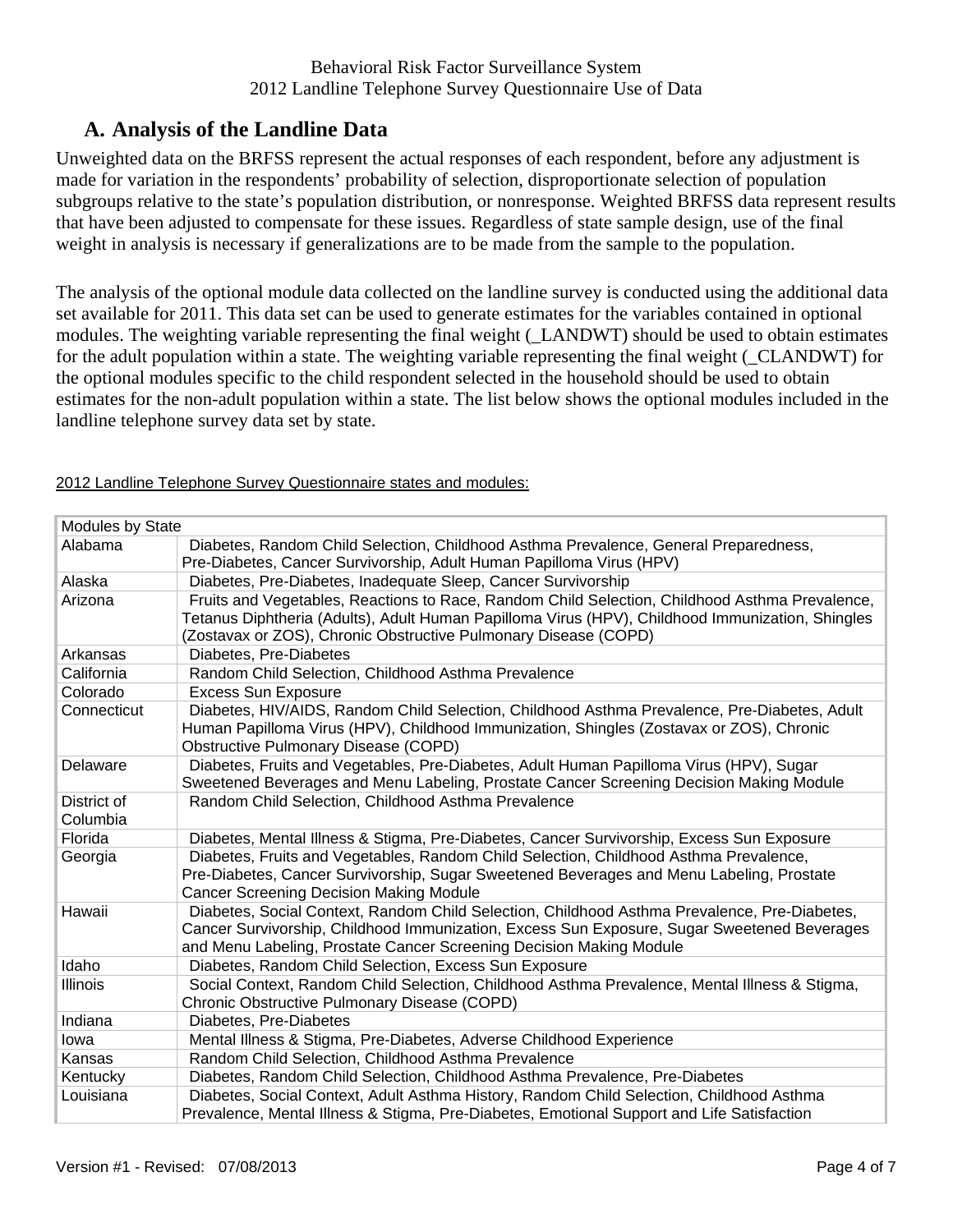| Modules by State  |                                                                                                                                                                                                                                                                                                                      |  |
|-------------------|----------------------------------------------------------------------------------------------------------------------------------------------------------------------------------------------------------------------------------------------------------------------------------------------------------------------|--|
| Maryland          | Fruits and Vegetables, Random Child Selection, Childhood Asthma Prevalence, Childhood<br>Immunization                                                                                                                                                                                                                |  |
| Massachusetts     | Diabetes, Pre-Diabetes, Cancer Survivorship, Tetanus Diphtheria (Adults), Adult Human Papilloma<br>Virus (HPV), High Risk/Health Care Worker, Shingles (Zostavax or ZOS)                                                                                                                                             |  |
| Michigan          | Social Context, Random Child Selection, Childhood Asthma Prevalence, Chronic Obstructive<br>Pulmonary Disease (COPD)                                                                                                                                                                                                 |  |
| Minnesota         | Diabetes, Mental Illness & Stigma, Pre-Diabetes, Tetanus Diphtheria (Adults), Excess Sun<br>Exposure, Chronic Obstructive Pulmonary Disease (COPD), Sugar Sweetened Beverages and Menu<br>Labeling                                                                                                                   |  |
| Mississippi       | Diabetes, Random Child Selection, Childhood Asthma Prevalence, Pre-Diabetes, Childhood<br>Immunization, Chronic Obstructive Pulmonary Disease (COPD), Sugar Sweetened Beverages and<br>Menu Labeling                                                                                                                 |  |
| Missouri          | Random Child Selection, Childhood Asthma Prevalence, Mental Illness & Stigma, Childhood<br>Immunization                                                                                                                                                                                                              |  |
| Montana           | Random Child Selection, Childhood Asthma Prevalence, General Preparedness, Mental Illness &<br>Stigma, Veteran's Health, Chronic Obstructive Pulmonary Disease (COPD), Sugar Sweetened<br>Beverages and Menu Labeling                                                                                                |  |
| Nebraska          | Random Child Selection, Childhood Asthma Prevalence                                                                                                                                                                                                                                                                  |  |
| Nevada            | Diabetes, Random Child Selection, Childhood Asthma Prevalence, Mental Illness & Stigma,<br>Inadequate Sleep, Chronic Obstructive Pulmonary Disease (COPD), Sugar Sweetened Beverages<br>and Menu Labeling                                                                                                            |  |
| <b>New</b>        | Random Child Selection, Childhood Asthma Prevalence, Sugar Sweetened Beverages and Menu                                                                                                                                                                                                                              |  |
| Hampshire         | Labeling                                                                                                                                                                                                                                                                                                             |  |
| New Jersey        | Diabetes, Random Child Selection, Childhood Asthma Prevalence, Pre-Diabetes                                                                                                                                                                                                                                          |  |
| <b>New Mexico</b> | Diabetes, Random Child Selection, Childhood Asthma Prevalence, Mental Illness & Stigma,<br>Pre-Diabetes                                                                                                                                                                                                              |  |
| New York          | Random Child Selection, Childhood Asthma Prevalence, Mental Illness & Stigma, Pre-Diabetes,<br>Sugar Sweetened Beverages and Menu Labeling                                                                                                                                                                           |  |
| North Carolina    | Diabetes, Social Context, Pre-Diabetes, Adverse Childhood Experience                                                                                                                                                                                                                                                 |  |
| North Dakota      | Diabetes, Random Child Selection, Childhood Asthma Prevalence, Pre-Diabetes, Excess Sun<br>Exposure                                                                                                                                                                                                                  |  |
| Ohio              | Diabetes, Random Child Selection, Childhood Asthma Prevalence, Pre-Diabetes                                                                                                                                                                                                                                          |  |
| Oklahoma          | Random Child Selection, Childhood Asthma Prevalence                                                                                                                                                                                                                                                                  |  |
| Oregon            | Diabetes, Random Child Selection, Childhood Asthma Prevalence, Mental Illness & Stigma,<br>Inadequate Sleep, Chronic Obstructive Pulmonary Disease (COPD)                                                                                                                                                            |  |
| Pennsylvania      | Diabetes, Adult Asthma History, Random Child Selection, Childhood Asthma Prevalence,<br>Pre-Diabetes, Childhood Immunization                                                                                                                                                                                         |  |
| Rhode Island      | Reactions to Race, Random Child Selection, Childhood Asthma Prevalence, Pre-Diabetes, Adult<br>Human Papilloma Virus (HPV), Childhood Immunization, Shingles (Zostavax or ZOS)                                                                                                                                       |  |
| South Carolina    | Diabetes, Random Child Selection, Childhood Immunization, Chronic Obstructive Pulmonary<br>Disease (COPD)                                                                                                                                                                                                            |  |
| South Dakota      | Diabetes, Random Child Selection, Pre-Diabetes, Sugar Sweetened Beverages and Menu Labeling                                                                                                                                                                                                                          |  |
| Tennessee         | Diabetes, Fruits and Vegetables, Social Context, Adult Asthma History, Random Child Selection,<br>Childhood Asthma Prevalence, Pre-Diabetes, Adverse Childhood Experience, Childhood<br>Immunization, Veteran's Health, Chronic Obstructive Pulmonary Disease (COPD), Sugar Sweetened<br>Beverages and Menu Labeling |  |
| Texas             | Random Child Selection, Childhood Asthma Prevalence, Childhood Immunization                                                                                                                                                                                                                                          |  |
| Utah              | Random Child Selection, Childhood Asthma Prevalence                                                                                                                                                                                                                                                                  |  |
| Vermont           | Diabetes, Pre-Diabetes, Cancer Survivorship, Tetanus Diphtheria (Adults), Shingles (Zostavax or<br>ZOS)                                                                                                                                                                                                              |  |
| Virginia          | Diabetes, Pre-Diabetes, Tetanus Diphtheria (Adults), Shingles (Zostavax or ZOS)                                                                                                                                                                                                                                      |  |
| Washington        | HIV/AIDS, Random Child Selection, Childhood Asthma Prevalence, Mental Illness & Stigma,<br>Pre-Diabetes                                                                                                                                                                                                              |  |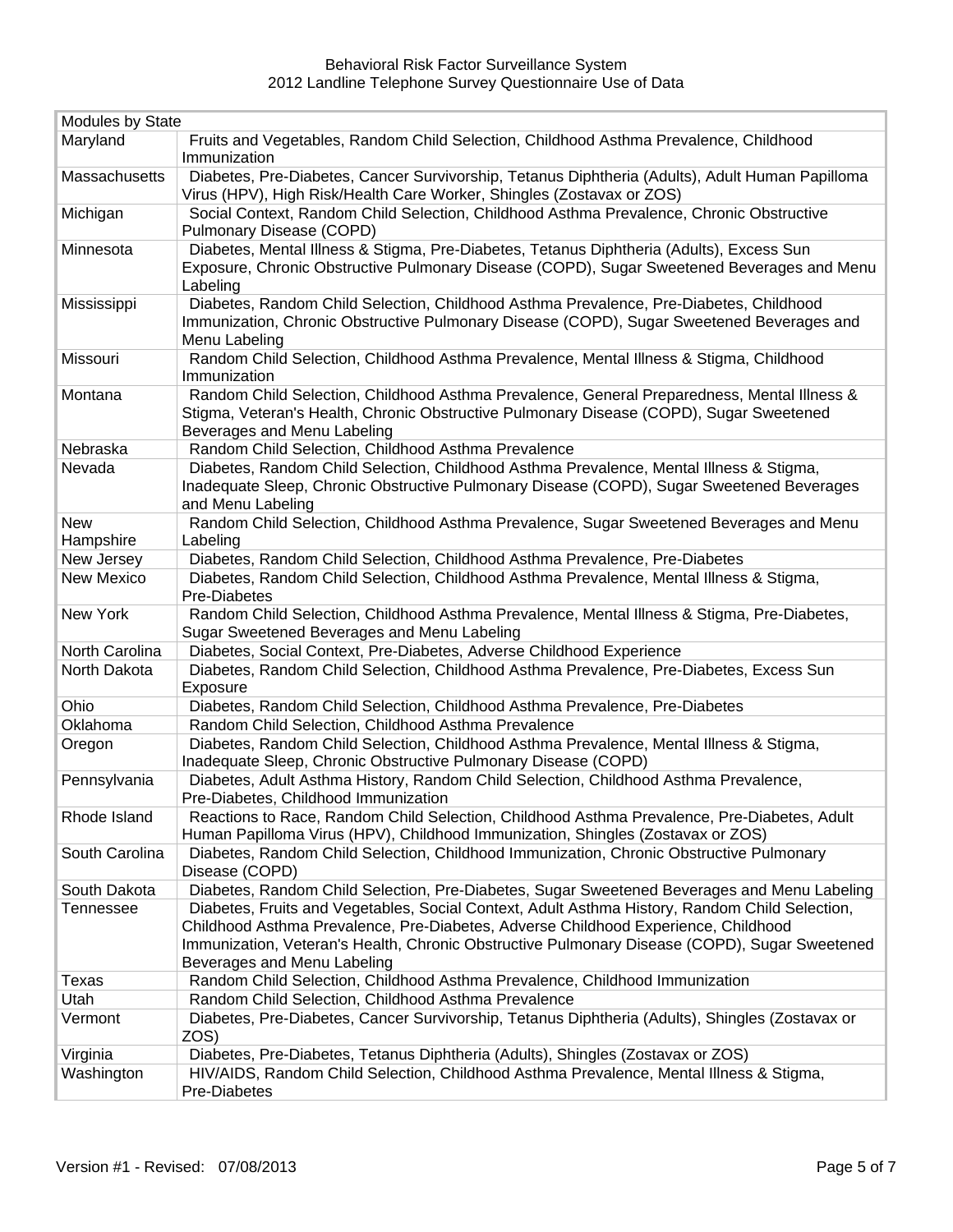| <b>Modules by State</b> |                                                                                                                                                   |  |
|-------------------------|---------------------------------------------------------------------------------------------------------------------------------------------------|--|
| West Virginia           | Diabetes, Random Child Selection, Childhood Asthma Prevalence, Pre-Diabetes, Adult Human<br>Papilloma Virus (HPV)                                 |  |
| <b>Wisconsin</b>        | Diabetes, Random Child Selection, Childhood Asthma Prevalence, Pre-Diabetes, Cancer<br>Survivorship, Adverse Childhood Experience                 |  |
| Wyoming                 | Diabetes, Reactions to Race, Random Child Selection, Childhood Asthma Prevalence, Childhood<br>Immunization                                       |  |
| Guam                    | Diabetes, Pre-Diabetes                                                                                                                            |  |
| Puerto Rico             | Diabetes, Random Child Selection, Childhood Asthma Prevalence, Mental Illness & Stigma,<br>Pre-Diabetes, Inadequate Sleep, Childhood Immunization |  |
| Virgin Islands          | Diabetes, Pre-Diabetes                                                                                                                            |  |

| <b>States by Module</b>                                           |                                                                                                                                                                                                                                                                                                                                                                                                                     |
|-------------------------------------------------------------------|---------------------------------------------------------------------------------------------------------------------------------------------------------------------------------------------------------------------------------------------------------------------------------------------------------------------------------------------------------------------------------------------------------------------|
| <b>Module</b>                                                     |                                                                                                                                                                                                                                                                                                                                                                                                                     |
| <b>Adult Asthma History</b>                                       | Louisiana, Pennsylvania, Tennessee                                                                                                                                                                                                                                                                                                                                                                                  |
| Adult Human Papilloma Virus (HPV)                                 | Alabama, Arizona, Connecticut, Delaware, Massachusetts, Rhode Island,<br>West Virginia                                                                                                                                                                                                                                                                                                                              |
| Adverse Childhood Experience                                      | Iowa, North Carolina, Tennessee, Wisconsin                                                                                                                                                                                                                                                                                                                                                                          |
| <b>Cancer Survivorship</b>                                        | Alabama, Alaska, Florida, Georgia, Hawaii, Massachusetts, Vermont,<br>Wisconsin                                                                                                                                                                                                                                                                                                                                     |
| Childhood Asthma Prevalence                                       | Alabama, Arizona, California, Connecticut, District of Columbia, Georgia,<br>Hawaii, Illinois, Kansas, Kentucky, Louisiana, Maryland, Michigan,<br>Mississippi, Missouri, Montana, Nebraska, Nevada, New Hampshire, New<br>Jersey, New Mexico, New York, North Dakota, Ohio, Oklahoma, Oregon,<br>Pennsylvania, Rhode Island, Tennessee, Texas, Utah, Washington, West<br>Virginia, Wisconsin, Wyoming, Puerto Rico |
| Childhood Immunization                                            | Arizona, Connecticut, Hawaii, Maryland, Mississippi, Missouri,<br>Pennsylvania, Rhode Island, South Carolina, Tennessee, Texas, Wyoming,<br>Puerto Rico                                                                                                                                                                                                                                                             |
| <b>Chronic Obstructive Pulmonary Disease</b><br>(COPD)            | Arizona, Connecticut, Illinois, Michigan, Minnesota, Mississippi, Montana,<br>Nevada, Oregon, South Carolina, Tennessee                                                                                                                                                                                                                                                                                             |
| <b>Diabetes</b>                                                   | Alabama, Alaska, Arkansas, Connecticut, Delaware, Florida, Georgia,<br>Hawaii, Idaho, Indiana, Kentucky, Louisiana, Massachusetts, Minnesota,<br>Mississippi, Nevada, New Jersey, New Mexico, North Carolina, North<br>Dakota, Ohio, Oregon, Pennsylvania, South Carolina, South Dakota,<br>Tennessee, Vermont, Virginia, West Virginia, Wisconsin, Wyoming, Guam,<br>Puerto Rico, Virgin Islands                   |
| <b>Emotional Support and Life Satisfaction</b>                    | Louisiana                                                                                                                                                                                                                                                                                                                                                                                                           |
| <b>Excess Sun Exposure</b>                                        | Colorado, Florida, Hawaii, Idaho, Minnesota, North Dakota                                                                                                                                                                                                                                                                                                                                                           |
| <b>Fruits and Vegetables</b>                                      | Arizona, Delaware, Georgia, Maryland, Tennessee                                                                                                                                                                                                                                                                                                                                                                     |
| <b>General Preparedness</b>                                       | Alabama, Montana                                                                                                                                                                                                                                                                                                                                                                                                    |
| <b>HIV/AIDS</b>                                                   | Connecticut, Washington                                                                                                                                                                                                                                                                                                                                                                                             |
| High Risk/Health Care Worker                                      | Massachusetts                                                                                                                                                                                                                                                                                                                                                                                                       |
| Inadequate Sleep                                                  | Alaska, Nevada, Oregon, Puerto Rico                                                                                                                                                                                                                                                                                                                                                                                 |
| Mental Illness & Stigma                                           | Florida, Illinois, Iowa, Louisiana, Minnesota, Missouri, Montana, Nevada,<br>New Mexico, New York, Oregon, Washington, Puerto Rico                                                                                                                                                                                                                                                                                  |
| Pre-Diabetes                                                      | Alabama, Alaska, Arkansas, Connecticut, Delaware, Florida, Georgia,<br>Hawaii, Indiana, Iowa, Kentucky, Louisiana, Massachusetts, Minnesota,<br>Mississippi, New Jersey, New Mexico, New York, North Carolina, North<br>Dakota, Ohio, Pennsylvania, Rhode Island, South Dakota, Tennessee,<br>Vermont, Virginia, Washington, West Virginia, Wisconsin, Guam, Puerto<br>Rico, Virgin Islands                         |
| <b>Prostate Cancer Screening Decision</b><br><b>Making Module</b> | Delaware, Georgia, Hawaii                                                                                                                                                                                                                                                                                                                                                                                           |